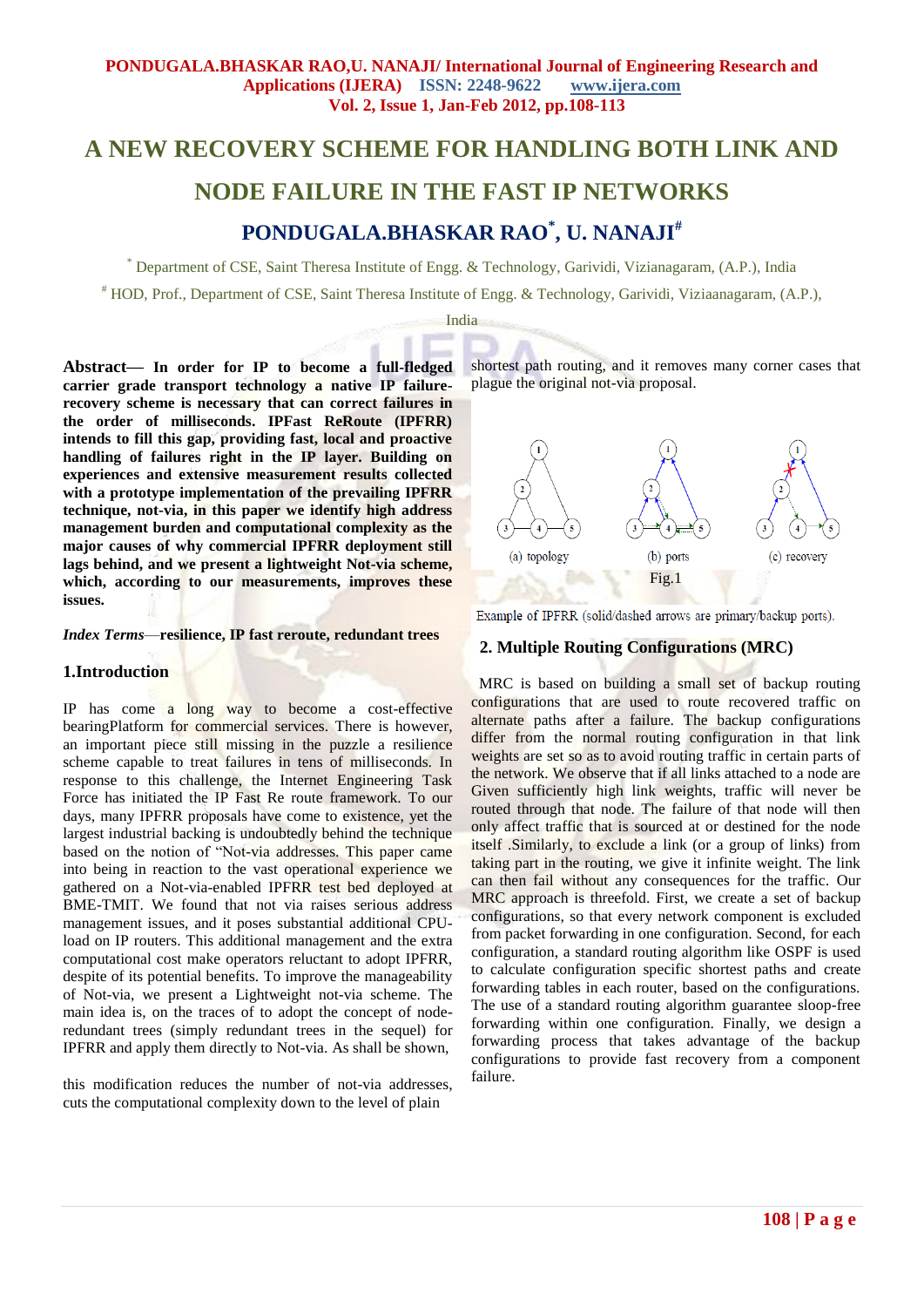| $G=(N,A)$        | Graph comprising nodes $N$ and directed links (arcs) $A$   |
|------------------|------------------------------------------------------------|
| $C_i$            | The graph with link weights as in configuration $i$        |
| $S_i$            | The set of isolated nodes in configuration $C_i$           |
| $B_i$            | The backbone in configuration $C_i$                        |
| A(u)             | The set of links from node $u$                             |
| (u, v)           | The directed link from node $u$ to node $v$                |
| $p_i(u,v)$       | A given shortest path between nodes u and v in $C_i$       |
| $\mathcal{N}(p)$ | The nodes on path $p$                                      |
| $\mathcal{A}(p)$ | The links on path $p$                                      |
| $w_i(u, v)$      | The weight of link $(u, v)$ in configuration $C_i$         |
| $w_i(p)$         | The total weight of the links in path $p$ in configuration |
|                  | $C_i$                                                      |
| $w_{\rm r}$      | The weight of a restricted link                            |
| $\boldsymbol{n}$ | The number of configurations to generate (algorithm        |
|                  | input)                                                     |

#### Fig 2.1 Table Notation

#### **2.1 MRC Configuration Structure**

MRC configurations are defined by the network topology, which is the same in all configurations, and the associatedlink weights, which differ among configurations. We formally represent the network topology as a graph  $G = (N,A)$ , with a set of nodes N and a set of unidirectional links (arcs) In order to guarantee single-fault tolerance, the topology graph G must be bi-connected. A configuration is defined by this topology graph and the associated link weight function .The following figure 2.2



Fig 2.2

Left: Node 5 is isolated (shaded color) by setting a high weight on

all its connected links (stapled). Only traffic to and from the isolated node

will use these restricted links. Right: A configuration where nodes 1, 4 and

5, and the links 1-2, 3-5 and 4-5 are isolated (dotted).

#### **2.2 Algorithm**

The number and internal structure of backup configurations in a complete set for a given topology may vary depending on the construction model.If more configurations clinks and nodes need to be isolated per configuration, giving a richer (more connected) backbone in each configuration. On the other hand, if fewer configurations are constructed, the state requirement for the backup routing information storage is reduced. However, calculating the minimum umber of configurations for a given topology graph is computationally demanding. One solution would be to find all valid configurations for the input consisting of the topology graph G and its associated normal link weights w0, and then find the complete set of configurations with lowest cardinality. Finding this set would involve solving the Set Cover problem, which is known to be NP-complete [13]. Instea we present a heuristic algorithm that attempts to make all nodes and links in an arbitrary bi-connected topology isolated. Our algorithm takes as input the directed graph G and the number n of backup configurations that is intended created. If the algorithm terminates successfully, its output is a complete set of valid backup configurations. The algorithm is agnostic to

the original link weights w0, and assigns new link weights only to restricted and isolated links in the backup configurations. For a sufficiently high n, the algorithm will always terminate successfully, as will be further discussed in This algorithm isolates all nodes in the network, and hence requires a bi-connected as input. Topologies where the failure of a single node disconnects the network can be processed by simply ignoring such nodes, which are then left unprotected. The algorithm can be implemented either in a network management system, or in the routers. As long as all routers have the same view of the network topology, they will compute the same set of backup configurations.

1) Description: Algorithm loops through all nodes in the topology, and tries to isolate them one at a time. A link is isolated in the same iteration as one of its attached nodes. The algorithm terminates when either all nodes and links in the network are isolated in exactly one configuration, or a node that cannot be isolated is encountered. We now specify the algorithm in detail, using the notation shown in Tab. I.

| <b>Algorithm 1</b> : Creating backup configurations.                                                                                                                    |  |  |
|-------------------------------------------------------------------------------------------------------------------------------------------------------------------------|--|--|
| 1 for $i \in \{1n\}$ do                                                                                                                                                 |  |  |
| $C_i \leftarrow (G,w_0)$<br>2                                                                                                                                           |  |  |
| 3 $S_i \leftarrow \emptyset$                                                                                                                                            |  |  |
| $B_i \leftarrow C_i$<br>4                                                                                                                                               |  |  |
| 5 end                                                                                                                                                                   |  |  |
| 6 $Q_n \leftarrow N$                                                                                                                                                    |  |  |
| 7 $Q_{\rm a} \leftarrow \emptyset$                                                                                                                                      |  |  |
| $\mathbf{s}$ $i \leftarrow 1$                                                                                                                                           |  |  |
| 9 while $Q_{n} \neq \emptyset$ do                                                                                                                                       |  |  |
| $u \leftarrow \texttt{first}\ (Q_\text{n})$<br>10                                                                                                                       |  |  |
| 11 $j \leftarrow i$                                                                                                                                                     |  |  |
| repeat<br>12                                                                                                                                                            |  |  |
| <b>if</b> connected( $B_i \setminus (\{u\}, A(u))$ ) then<br>13                                                                                                         |  |  |
| $C_{\text{tmp}} \leftarrow \texttt{isolate}(C_i, u)$<br>14                                                                                                              |  |  |
| if $C_{\text{tmp}} \neq \text{null}$ then<br>15                                                                                                                         |  |  |
| $\begin{array}{ c c } & C_i \leftarrow C_{\text{tmp}} & \cr & S_i \leftarrow S_i \cup \{u\} & \cr & B_i \leftarrow B_i \setminus (\{u\}, A(u)) & \cr \end{array}$<br>16 |  |  |
| 17                                                                                                                                                                      |  |  |
| 18                                                                                                                                                                      |  |  |
| $i \leftarrow (i \mod n) + 1$<br>19                                                                                                                                     |  |  |
| until $u \in S_i$ or $i = j$<br>20                                                                                                                                      |  |  |
| if $u \notin S_i$ then<br>21                                                                                                                                            |  |  |
| Give up and abort<br>22                                                                                                                                                 |  |  |
| 23 end                                                                                                                                                                  |  |  |
|                                                                                                                                                                         |  |  |

a) Main loop: n backup configurations are created as copies of the normal configuration. A queue of nodes (Qn) and a queue of links (Qa) are initiated. The node queue contains all nodes in an arbitrary sequence. The link queue is initially empty, but all links in the network will have to pass through it. Method first returns the first item in the queue, removing it from the queue. When a node u attempted isolated in a backup configuration Ci, it is first tested that doing so will not disconnect Bi according to definition If the connectivity test is positive, function isolate is called, which attempts to find a valid assignment of isolated and restricted links for node u .

 If u was successfully isolated, we move on to the next node. Otherwise, we keep trying to isolate u in every configuration, until all n configurations are tried (line 20). If u could not be isolated in any configuration, a complete set of valid Configurations with cardinality n could not be built using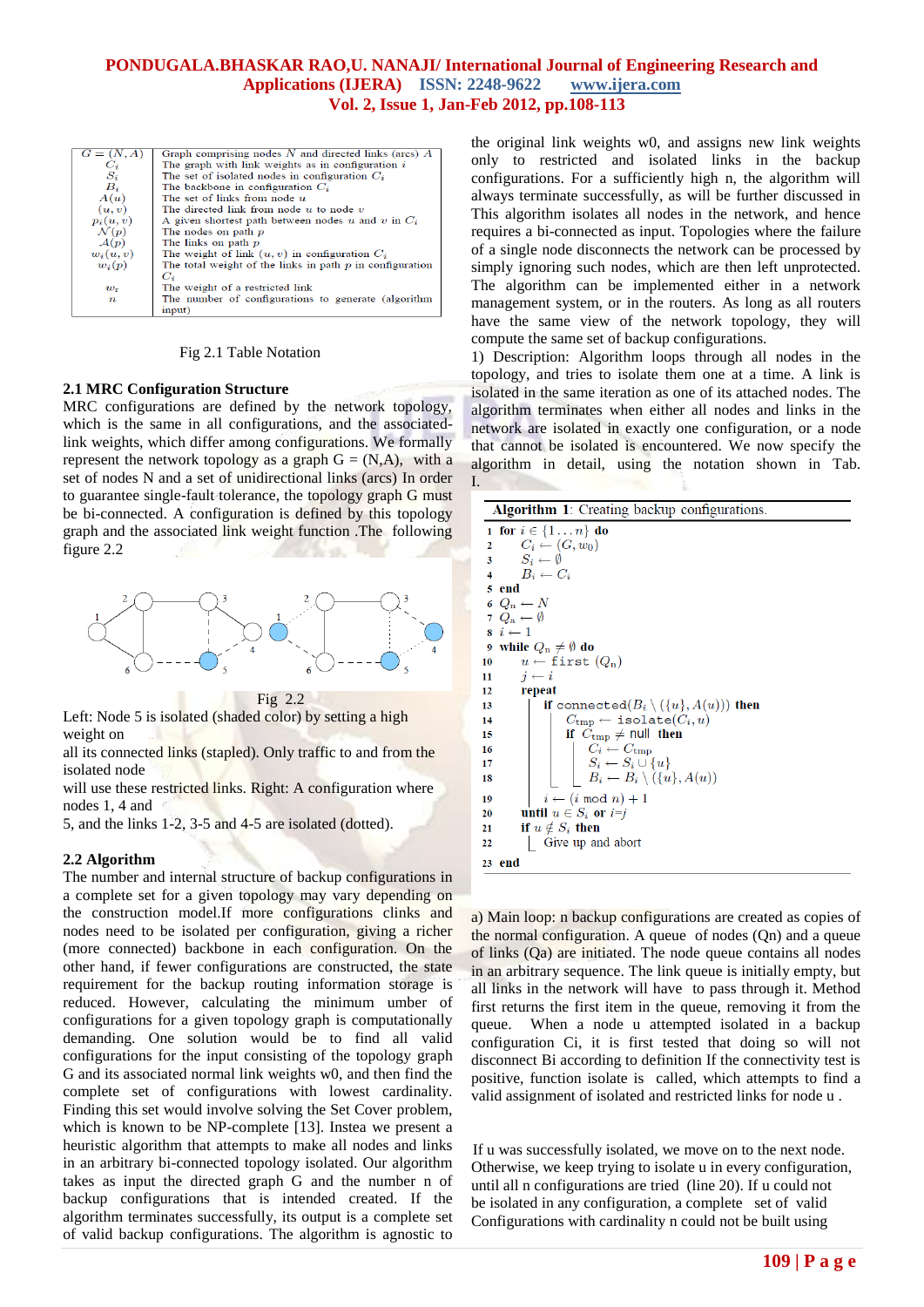**COLOR** 

**COLOR** 

mi

our algorithm. The algorithm will then terminate with an Unsuccessful result.

**Function** isolate  $(C_i, u)$ 1  $Q_{\rm a} \leftarrow Q_{\rm a} + (u, v), \forall (u, v) \in A(u)$ 2 while  $Q_{\rm a}\neq\emptyset$  do  $(u, v) \leftarrow$  first  $(Q_a)$  $\overline{3}$ if  $\exists j : v \in S_j$  then  $\overline{4}$  $\overline{\mathbf{5}}$ if  $w_i(u, v) = w_r$  then if  $\exists (u, x) \in A(u) \diagdown (u, v) : w_i(u, x) \neq \infty$  then  $\boldsymbol{6}$  $\overline{7}$  $w_i(u,v) \leftarrow w_i(v,u) \leftarrow \infty$ else  $\overline{\mathbf{8}}$ | return null q 10 else if  $w_i(u, v) = \infty$  and  $i \neq j$  then  $w_i(u,v) \leftarrow w_i(v,u) \leftarrow w_\mathrm{r}$  $11$  $12$ else if  $\exists (u, x) \in A(u) \diagdown (u, v) : w_i(u, x) \neq \infty$  then 13  $14$  $w_i(u,v) \leftarrow w_i(v,u) \leftarrow \infty$ 15 else  $w_i(u,v) \leftarrow w_i(v,u) \leftarrow w_{\text{r}}$ 16  $Q_{\rm n} \leftarrow v + (Q_{\rm n} \setminus v)$  $17$  $Q_{\rm a} \leftarrow (v, u)$ 18 19 end 20 return  $C_i$ 

## **3. Alternative Path Setup for Load Balancing**

In Pro-active Failure Recovery (PFR), routers try to detect and recover failures locally rather than relying on network wide routing convergence. Generally, a link failure will trigger the physical detection, which reports the event to the IP layer immediately. A router can locally find multiple paths forwarding the affected traffic on the failed link(s) via its neighbors. Figure 3.1(a) illustrates this by a simple example. Node *u*'s next hop on its shortest path towards *d* is *f*. Node *u*  also maintains alternative paths to reach *d* through other neighbors such as  $a_1$ ,  $a_2$ ,  $a_n$ . When a local link  $u \rightarrow f$  fails,  $u$ will shift its affected traffic to alternative paths, e.g., via *a*1, without waiting for the completion of routing convergence. The diverted packets are marked (e.g., using the Type Of Service (TOS) field in the packet), so that the downstream routers will know that the packet is diverted and can make appropriate forwarding decisions make appropriate forwarding decisions PFR works mainly in intra-domain routing such as OSPF(Open Shortest Path First) and IS-IS(Intermediate System-Intermediate System). It can handle single-link failures and multiple-link failures that do not affect each other. In other words, as long as the multiple failures do not disable all the alternative paths and the packets diverted to the alternative paths do not encounter another failure again, PFR works fine. Our work is within the same intra-domain routing scope and inheres the same limitation regarding multiple link failures. Our contribution is to set up and utilize multiple alternative paths (e.g., paths via *a*1*, a*2*, . a*n in Figure 1(a)) efficiently

 On one hand, given a destination, there can be a huge number of alternative paths from a router to reach the destination. It is not only impractical but also unnecessary to find all the possible alternative paths and store them. On the other hand, the number of alternative paths cannot be too small, otherwise they will not be able to serve the purpose of failure recovery and load balancing. Therefore, we need to find *adequate* number of *loop-free* alternative paths without significant computation overhead.



# **4. Packet Forwarding Process in Network**

Given a sufficiently high n, the algorithm presented iwill create a complete set of valid backup configurations. Based on these, a standard shortest path algorithm isused in each configuration to calculate configuration specific forwarding tables. In this section, we describe how these forwarding tables are used to avoid a failed component.

When a packet reaches a point of failure, the node adjacent to the failure, called the *detecting node*, is responsible for finding a backup configuration where the failed component is isolated. The detecting node marks the packet as belonging to this configuration, and forwards the packet. From the packet marking, all transit routers identify the packet with the selected backup configuration, and forward it to the egress node avoiding the failed component.

Consider a situation where a packet arrives at node u, and cannot be forwarded to its normal next-hop v because of a component failure. The detecting node must find the correct backup configuration without knowing the root cause of failure, i.e., whether the next-hop node v or link (u, v) has failed, since this information is generally unavailable. Let  $C(u)$  denote the backup configuration where node u is isolated, i.e.  $C(u) = C_i \Leftrightarrow u \in S_i$ .

Similarly, let  $C(u, v)$  denote the backup configuration where the  $link$   $(u, v)$  is isolated, i.e., Assuming that node d is the egress (or the destination) in the local network domain, we can distinguish between two cases. If  $v$  6= d, forwarding can be done in configuration  $C(v)$ , where both v and  $(u, v)$  will be avoided. In the other case,  $v = d$ , the challenge is to provide recovery for the failure of link (u, v) when node v is operative. Our strategy is to forward the packet using a path to v that does not contain (u, v).

 Furthermore, packets that have changed configuration before (their configuration ID is different than the one used in C0), and still meet a failed component on their forwarding path, must be discarded. This way packets loops are avoided, also in the case that node d indeed has failed. The steps that are taken in the forwarding process by the detecting node u are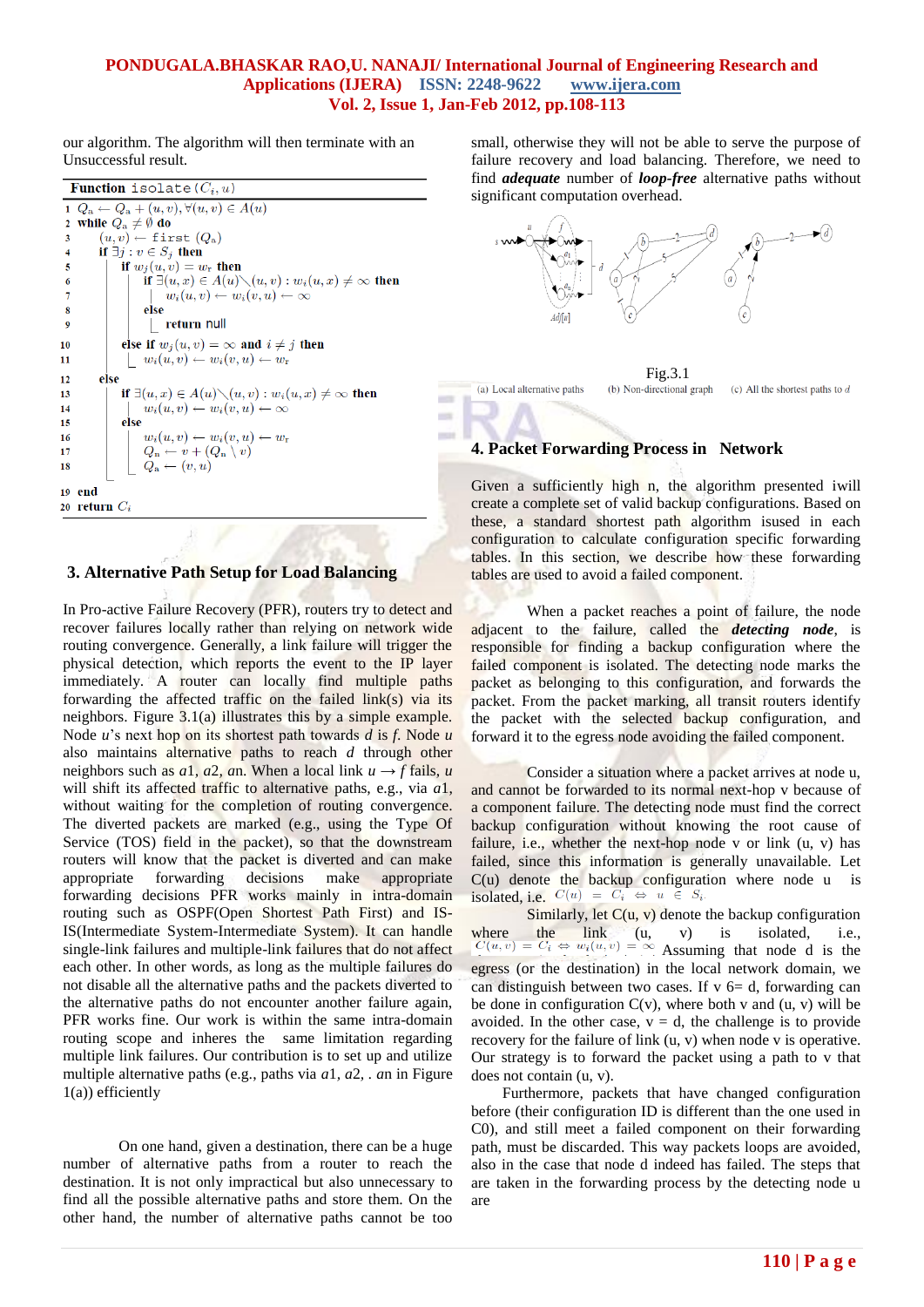

Fig. 4.1. Packet forwarding state diagram.

#### **5. Implementation Process**

The forwarding process can be implemented in the routing Equipment as presented above, requiring the detecting node u to know the backup configuration  $C(v)$  for each of its neighbors. Node u would then perform at most two additional next-hop look-ups in the case of a failure. However, all nodes in the network have full knowledge of the structure of all backup configurations. Hence, node u can determine in advance the correct backup configuration to use if the normal next hop for a destination d has failed. This way the forwarding decision at the point of failure can be simplified at the cost of storing the identifier of the correct backup configuration to use for each destination and failing neighbor. For the routers to make a correct forwarding decision, each packet must carry information about which configuration it belongs to. This information can be either explicit or implicit. An explicit approach could be to use a distinct value in theDSCP field of the IP header to identify the configuration. As we will see shortly, a very limited number of backup configurations are needed to guarantee recovery from all single link or node failures, and hence the number of needed values would be small. A more implicit approach would be to assign a distinct local IP address space for each backup configuration. Each node in the IGP cloud would get a separate address in each configuration. The detecting node could then encapsulate.

#### **6. EMRC Approach**

Enhanced Multiple Routing Configuration (EMRC) is a threefold approach. First, a set of backup configurations are created, such that every network component is excluded from packet forwarding in one configuration. Second, for each configuration, a routing algorithm like OSPF is used to

calculate configuration specific shortest paths and create forwarding tables in each router. Third, a forwarding process is designed which uses the backup configurations to provide fast recovery from a component failure.

#### **6.1 Forwarding Procedure for EMRC**

When we want to transmit any data from source to destination in the network, first we identify the source node and destination node, after that we look at the shortest path in between them in the original routing table and the data packets are transmitted by using that shortest route.

When a data packet reaches a point of failure, the node adjacent to the failure, called the detecting node stops the transmission. At that time, the detecting node gives the timeslot to failure recovery before shifting to the backup route.

Within the timeslot, if the failure is recovered then data is transmitted by using the original route only and if the failure is not recovered, then the detecting node is responsible for finding a backup configuration where the failed component is isolated. The detecting node marks the packet as belonging to this configuration, and forwards the packet. From the packet marking, all transit routers identify the packet with the selected backup configuration, and forward it to the egress node avoiding the failed component. Packet marking is most easily done by using specific values in the DSCP field in the IP header. If this is not possible, other packet marking strategies like IPv6 extension headers or using a private address space and tunneling could be used.

During the backup route transmission, the detecting node sends the probing signals for failure recovery and if failure is recovered, then backup route transmission is stopped and the data packets are transmitted by reusing the original route. By reusing the original route we can improve the fastness of routing, since the backup route is longer than the original route.

If a failure lasts for more than a specified time interval, a normal reconvergence will be triggered. EMRC does not interfere with this convergence process, or make it longer than normal. However, EMRC gives continuous packet forwarding during the convergence, and hence makes it easier to use mechanisms that prevent micro-loops during convergence, at the cost of longer convergence times. If a failure is deemed permanent, new configurations must be generated based on the altered topology.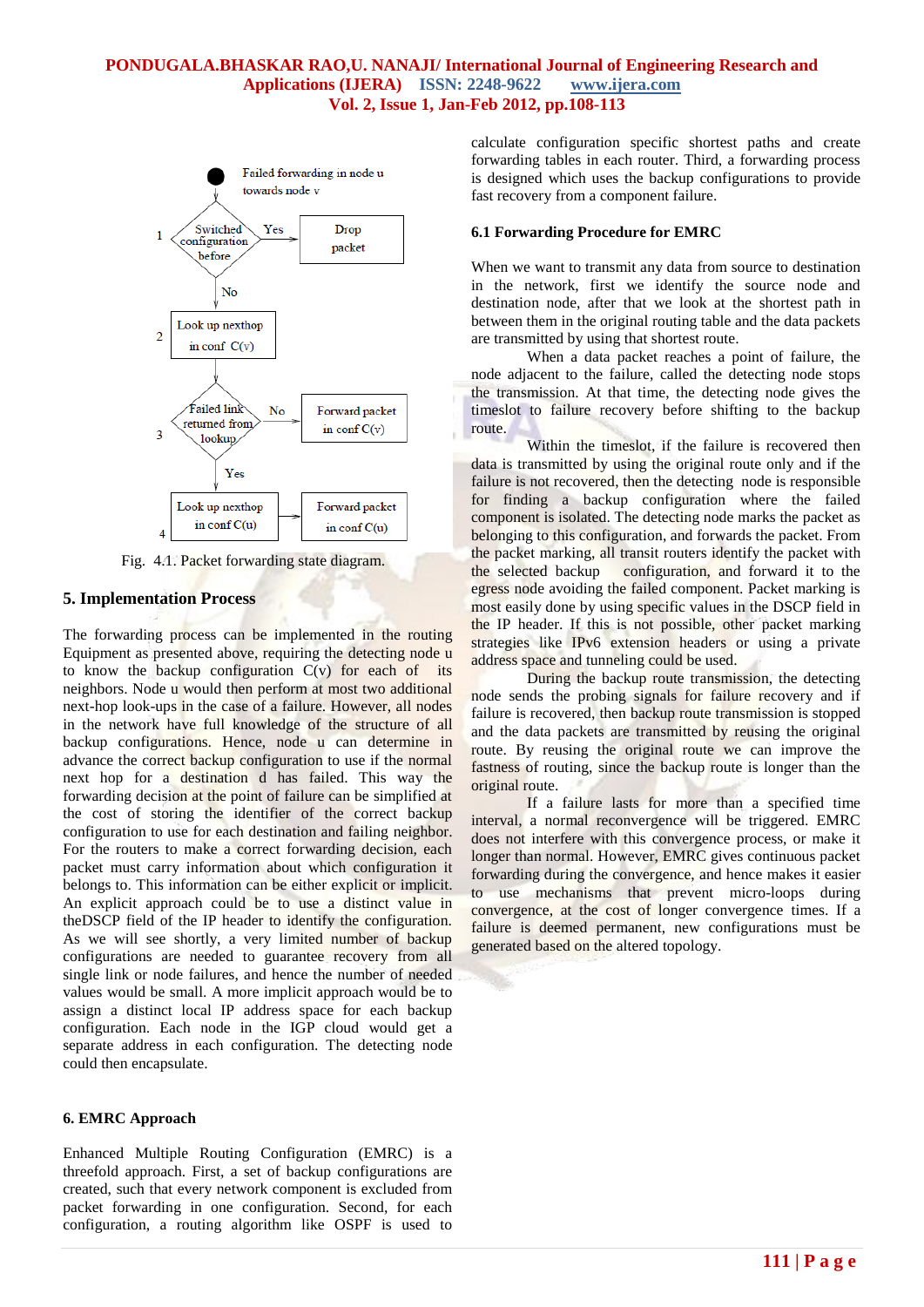Failed forwarding in node U towards node V



 **Fig 6.1**

## **6.2 Comparison of MRC and EMRC**

EMRC is developed from MRC. So, all the processes in EMRC such as backup route finding, shortest path finding and forwarding is same as the MRC. These all are explained and compared by using the following in FIGURE 3.



Selection of routes in MRC and EMRC a) At the time of failure occurrence in MRC and EMRC.b) After the failure recovery in MRC c) After the failure recovery in EMRC.

## **7. Experimental Evaluation**

 To evaluate our load aware construction algorithm, we compute the worst case load on each link after a link failure, and compare it to the results achieved by the original algorithm. We reuse the evaluation framework from Sec. V, and set the critical link set size k to 20.In the top panel in Fig. 9, we show the worst case link loads for the load aware MRC ("Optimized MRC") and after a full IGP re-convergence on the new topology. The links are sorted by the load in the failure-free case. The top panel in Fig. 9 is directly

comparable to Fig. 8. We see that the worst case load peaks for the optimized MRC are somewhat reduced compared to the standard MRC. The maximum link load after the worst case link failure has been reduced from 118% to 91%, which is better than what is achieved after a full IGP re-convergence. This is possible since the re-converged network will choose the shortest available path, while MRC in this case manages to route the recovered traffic over less utilized links. The effect of the proposed recovery load balancing is High lighted in the bottom panel of Fig. 9, where the optimized and standard MRC are directly compared. Here, the links are sorted by their load after a worst case failure using standard MRC.

 We see how the optimized MRC often manages to route traffic over less utilized links after the failure of a heavily loaded link. Note that the optimizations described here will only have an effect if the network topology allows more than one possible backup path after a failure. We have also run our optimizations on less connected networks than COST239, without achieving any significant improvements over the method described inSec. III. For small networks like COST239, our link weight optimization is performed in seconds or minutes. For larger networks the optimizations can take several hours, and should be conducted as a background refinement process. Note that updating the link weights in the backup configurations can be done without consequences for the traffic, since no traffic is routed there during normal operation. **START**  $-100 - 100$